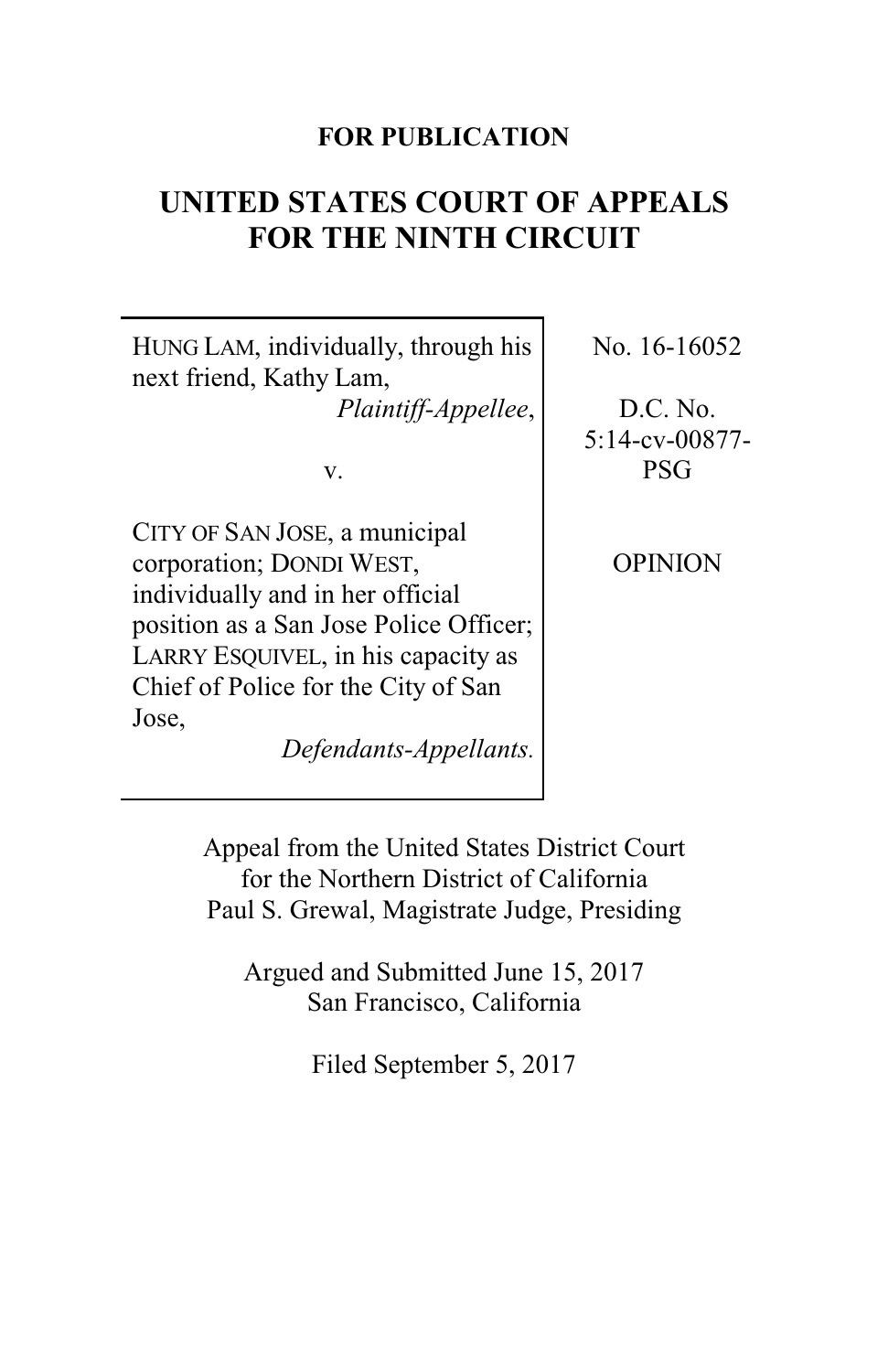Before: Mary M. Schroeder, D. Michael Fisher,**\*** and N. Randy Smith, Circuit Judges.

Opinion by Judge N.R. Smith

# **SUMMARY\*\***

# **Civil Rights**

The panel affirmed the district court's judgment, entered following a jury verdict, in favor of plaintiff in an action brought under 42 U.S.C. § 1983 and state law alleging that a police officer used excessive force when she shot plaintiff in the back during a response to a 911 call, rendering plaintiff a paraplegic.

The panel held that the district court did not abuse its discretion by denying the officer's motion for a new trial because the evidence presented at trial provided a reasonable basis to support the jury's verdict. Nor did the district court abuse its discretion by failing to give to the jury special interrogatories, a deadly force instruction, or an instruction regarding officer tactics. The panel held that the district court has broad discretion in the formulation of jury instructions, and the instructions adequately covered the issues presented, correctly stated the law, and were not misleading. Finally,

**<sup>\*</sup>** The Honorable D. Michael Fisher, United States Circuit Judge for the U.S. Court of Appeals for the Third Circuit, sitting by designation.

This summary constitutes no part of the opinion of the court. It has been prepared by court staff for the convenience of the reader.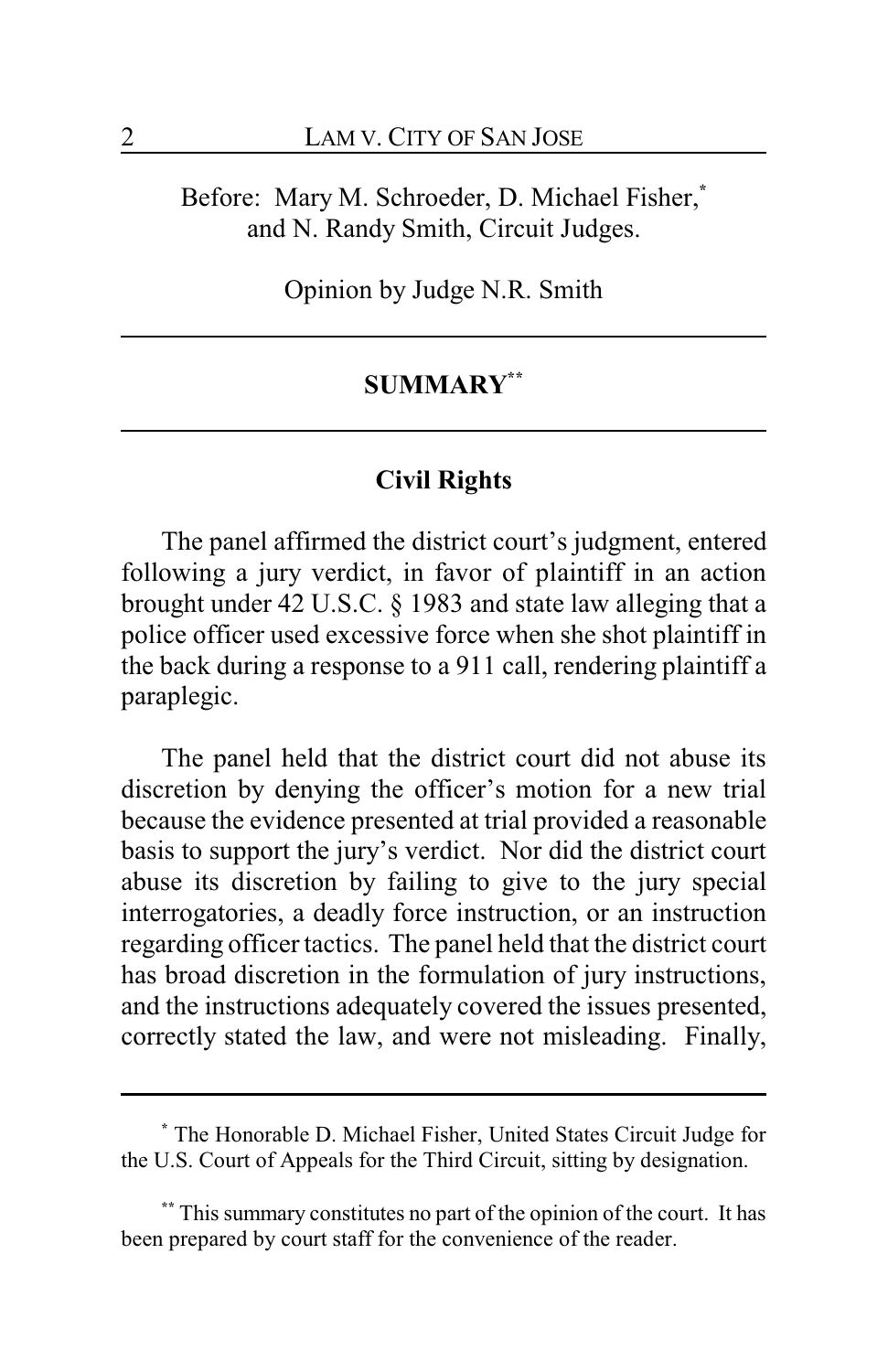the panel declined to reach the officer's argument relating to qualified immunity, because she did not preserve the defense for appeal by filing motions for judgment as a matter of law pursuant to Fed. R. Civ. P. 50.

# **COUNSEL**

Clifford S. Greenberg (argued), Senior DeputyCityAttorney; Nora Frimann, Assistant City Attorney; Richard Doyle, City Attorney; Office of the City Attorney, San Jose, California; for Defendants-Appellants.

Benjamin Nisenbaum (argued), Ayana Curry, and John L. Burris, Law Offices of John L. Burris, Oakland, California, for Plaintiff-Appellee.

## **OPINION**

N.R. SMITH, Circuit Judge:

This case arises from a shooting that occurred when San Jose Police Department Officer Dondi West responded to a 911 dispatch regarding two people arguing and one of them—Hung Lam—having a knife. Officer West arrived on the scene and attempted to subdue Lam (the details of which are disputed), which resulted in Officer West shooting Lam in the back and rendering him a paraplegic. Lam sued Officer West, the City of San Jose, and the San Jose police chief for violations of his state and federal rights. A jury found Officer West used unreasonable force against Lam, interfered with the exercise of Lam's constitutional rights, and acted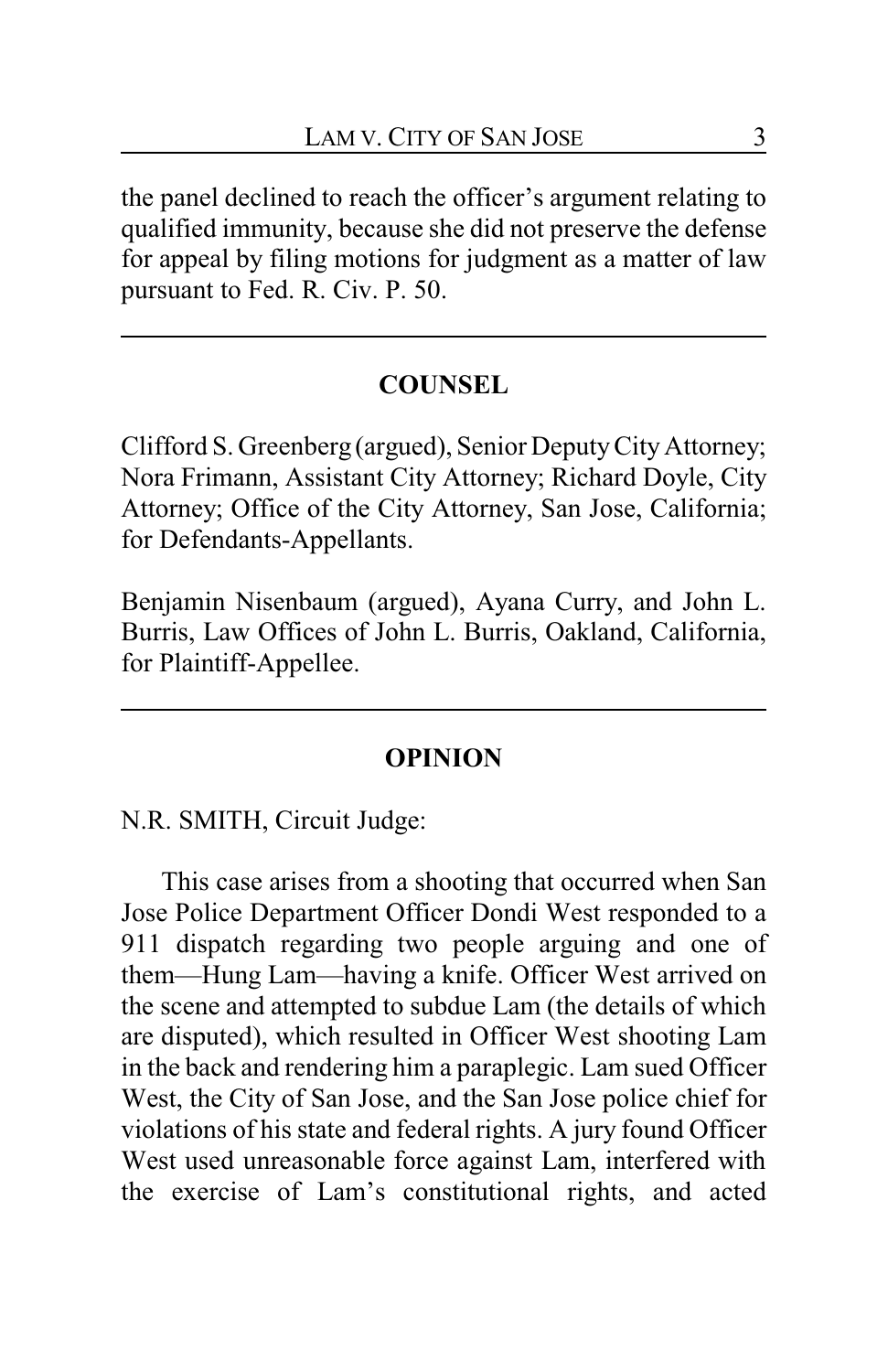negligently toward Lam. However, the jury also found Officer West did not commit battery.

The district court did not abuse its discretion by denying Officer West's motion for a new trial, because the evidence presented at trial provided a reasonable basis to support the jury's verdict. Nor did the district court abuse its discretion by failing to give to the jury special interrogatories, a deadly force instruction, or an instruction regarding officer tactics. The district court has broad discretion in the formulation of jury instructions, and the instructions adequately covered the issues presented, correctly stated the law, and were not misleading. Finally, we do not reach Officer West's argument relating to qualified immunity, because she did not preserve the defense for appeal.

# **FACTS**

Two days before the incident at issue, Lam began behaving erratically. He spent much of the day in the driveway of his San Jose home that he shared with his boyfriend, Kevin Wade. He refused to go into their house, because he was afraid someone might be inside. Lam eventually called the police himself and was placed under an involuntary psychiatric hold at a nearby hospital. The hospital released Lam two days later.

After Lam was released from the hospital, he and Wade stopped at their house on the way to visit Lam's family. When they arrived at their house, Lam started to act strangely again. He picked up a knife and told Wade that someone was in the house. Wade walked outside and Lam followed him. Wade attempted to convince Lam to give him the knife, but Lam refused and threatened to cut himself. Wade flagged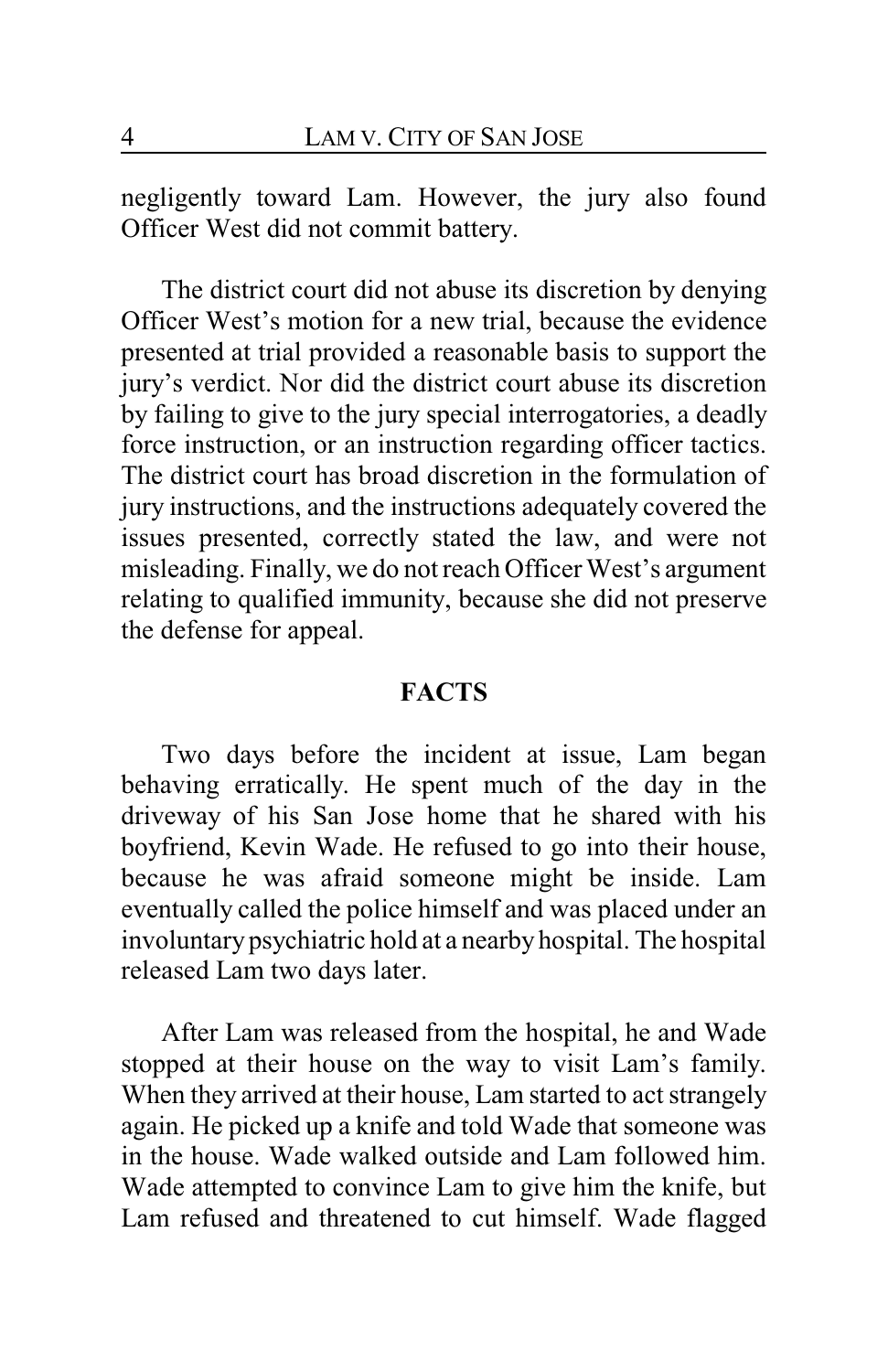down their next-door neighbors, Herman and Helen Anderson, and asked them to call the police. Herman Anderson went inside his house to call the police. Helen Anderson ("Anderson"), a retired deputy sheriff, walked toward Lam (but remained on her lawn at a distance she estimated to be 10 to 15 feet from Lam) and began talking with him. The conversation between Lam and Anderson was calm, but Lam was still agitated and periodicallymotioned as if to cut his wrist with the knife.

Herman Anderson called dispatch and told them that two people were arguing, and one of them had a knife. Upon receiving the dispatch, the dispatcher informed Officer West about the call and told her that a retired sheriff's deputy was talking to the man with a knife. A few moments later, Officer West arrived at the scene. At this point, the stories diverge.

Helen Anderson had a clear view of the entire incident. She testified that, when Officer West arrived at the scene, she had her gun drawn in a shooting position and she quickly approached the property line of the Andersons' lawn and Lam's lawn. Officer West ordered Anderson to move back (and she did, approximately eight to ten feet) and ordered Lam to drop the knife and get down on the ground. Lam never dropped the knife but threw a cell phone on the ground. Lam, who was standing in the middle of his lawn approximately 10 to 15 feet away from Officer West, then turned his back to Officer West and started making motions with the knife toward his stomach, as if he were stabbing himself. Immediately, Officer West shot Lam in the back twice in rapid succession, and Lam fell to the ground. Photographs introduced at trial confirm that Lam was shot in the back. Anderson testified that Lam did not move after Officer West arrived at the scene. However, the photographs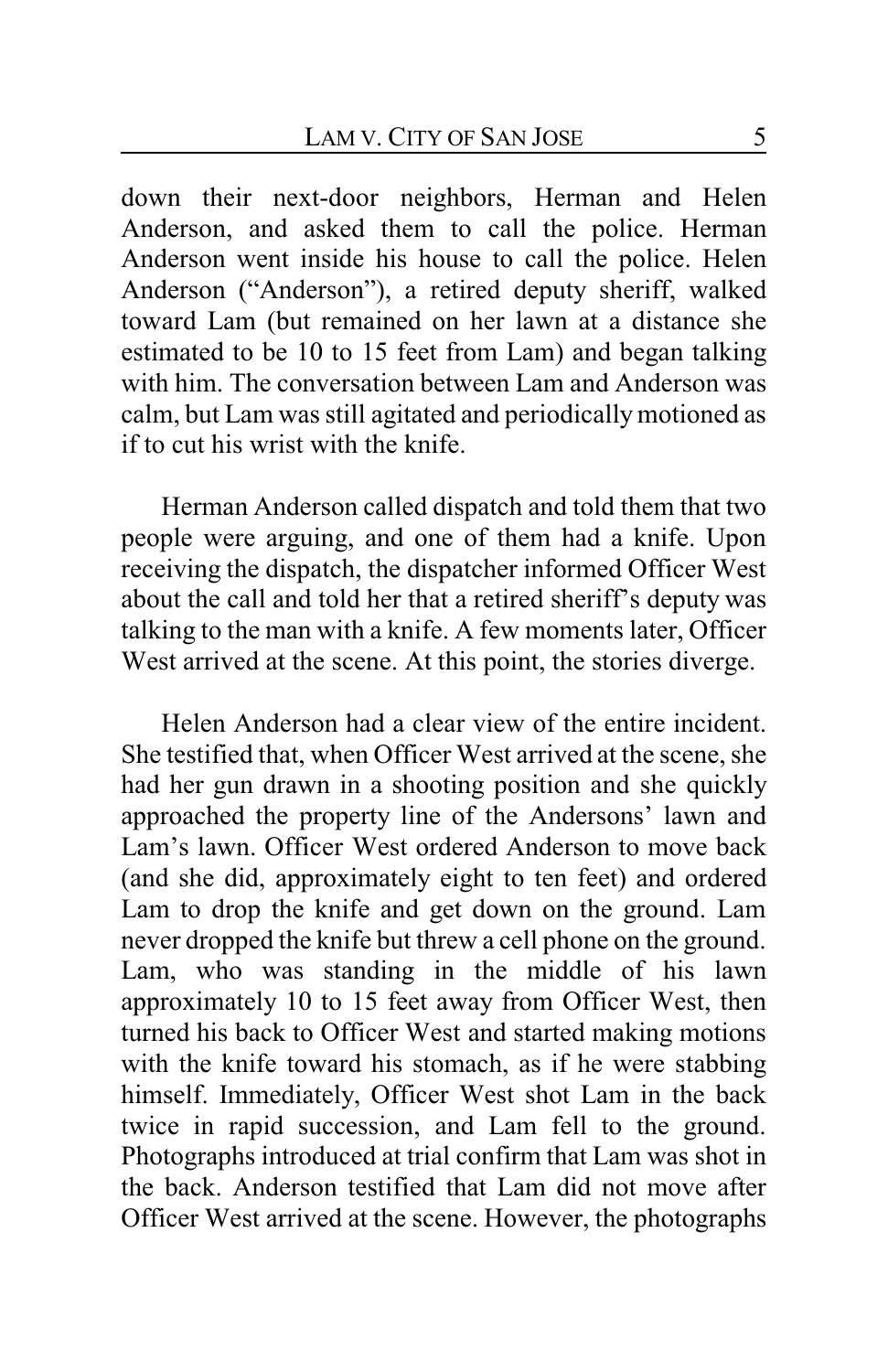introduced at trial depict Lam's clothes were cut off near the tree, with Lam's cell phone approximately 14 feet away from Lam's clothes. Anderson also testified that the shooting happened within approximately 10 to 15 seconds of Officer West exiting her vehicle. However, the police communications tape demonstrates that over a minute elapsed between when Officer West announced that she arrived at the scene and when the officers announced that shots were fired. Anderson never saw Officer West move into Lam's yard where a tree and shrubbery were located, nor did she see Officer Phelan on the scene until after Lam was shot.

Officer West recalled the incident very differently. She testified that, when she arrived at the scene, Lam had a knife to his throat and stood approximately an arms length away from Helen Anderson. Officer West moved quickly toward Lam with her gun drawn, ordering that Anderson move back and that Lam drop the knife.**<sup>1</sup>** As Officer West approached the property line between Anderson's yard and Lam's yard (approximately 15 feet away from Lam), Lam threw an item to the ground. Officer West believed it was the knife (though she later learned it was a cell phone). Just after Lam dropped the item on the ground, a second officer, Dan Phelan, arrived on the scene in his patrol car. Believing Lam was unarmed, Officer West and Officer Phelan approached Lam to subdue him. When Officer West was within three or four feet of Lam, she saw Lam pull a knife out of his waistband. She yelled "knife" and backed away from Lam. Lam walked away from Officer West and looked as if he were pushing the knife into his stomach. Officer Phelan ran back to his patrol car to

**<sup>1</sup>** Officer West testified that she ordered Lam to drop the knife approximately 15 times, using different words and different tones, in order to get Lam to respond.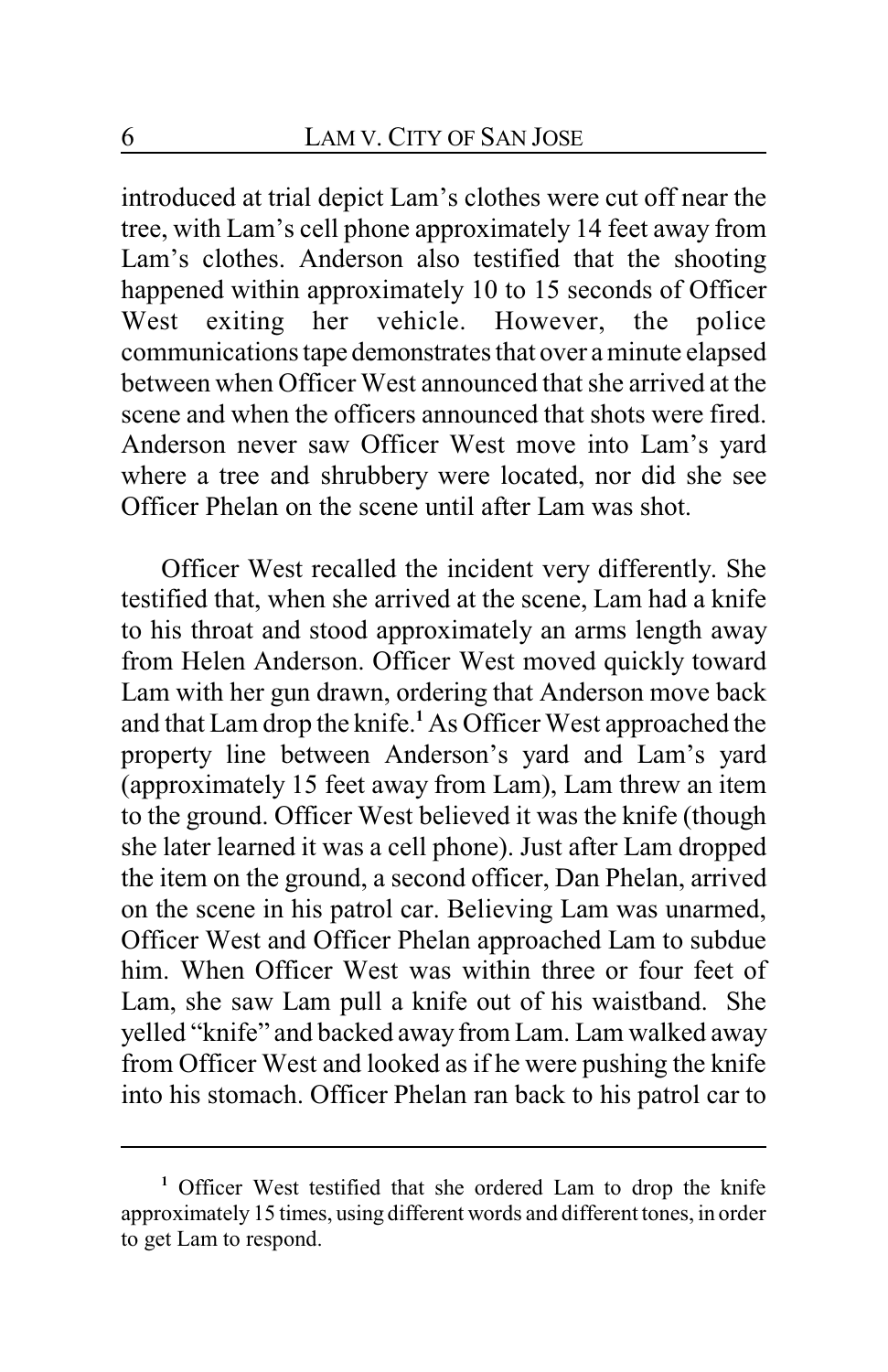retrieve a less lethal weapon (a "40") that shoots rubber bullets.

Officer West and Lam were still approximately 15 feet apart. With the knife out, Lam then turned to face Officer West and started taking small steps toward her—at times turning to walk backwards while looking at her over his shoulder and at times facing her. Officer West pointed her gun at Lam and started backing away from him. She knew there was a tree in the yard and continued backing up toward the tree, intending to use it for cover. Lam continued to slowly walk backwards toward Officer West with the knife in his right hand. Officer West backed up past the tree and then moved to position the tree between herself and Lam. As she moved behind the tree, her right foot became stuck. Officer West looked down, but could not tell what was holding her foot. As she looked up at Lam, she saw that Lam was closer to her and was starting to turn toward her with the knife still in his hand. Officer West believed that, if she attempted to move her stuck foot, she would fall and Lam would stab her. As Lam was facing Officer West approximately 10 feet away, Officer West fired her gun at Lam, but did not hit him. Lam then turned his back toward Officer West and walked backwards toward her for two or three more steps, while looking at her over his shoulder. Officer West fired again, this time hitting Lam in the back. Lam fell immediately on the ground toward Officer West, and rolled on his back.

Wade and Officer Phelan also offered their accounts at trial. According to Wade, when Officer West arrived on the scene, she pointed her gun at Lam and yelled at Lam to drop the knife. Lam pointed the knife at his stomach and told Officer West that if she got close to him, he would hurt himself. Lam then turned his back to Officer West. Wade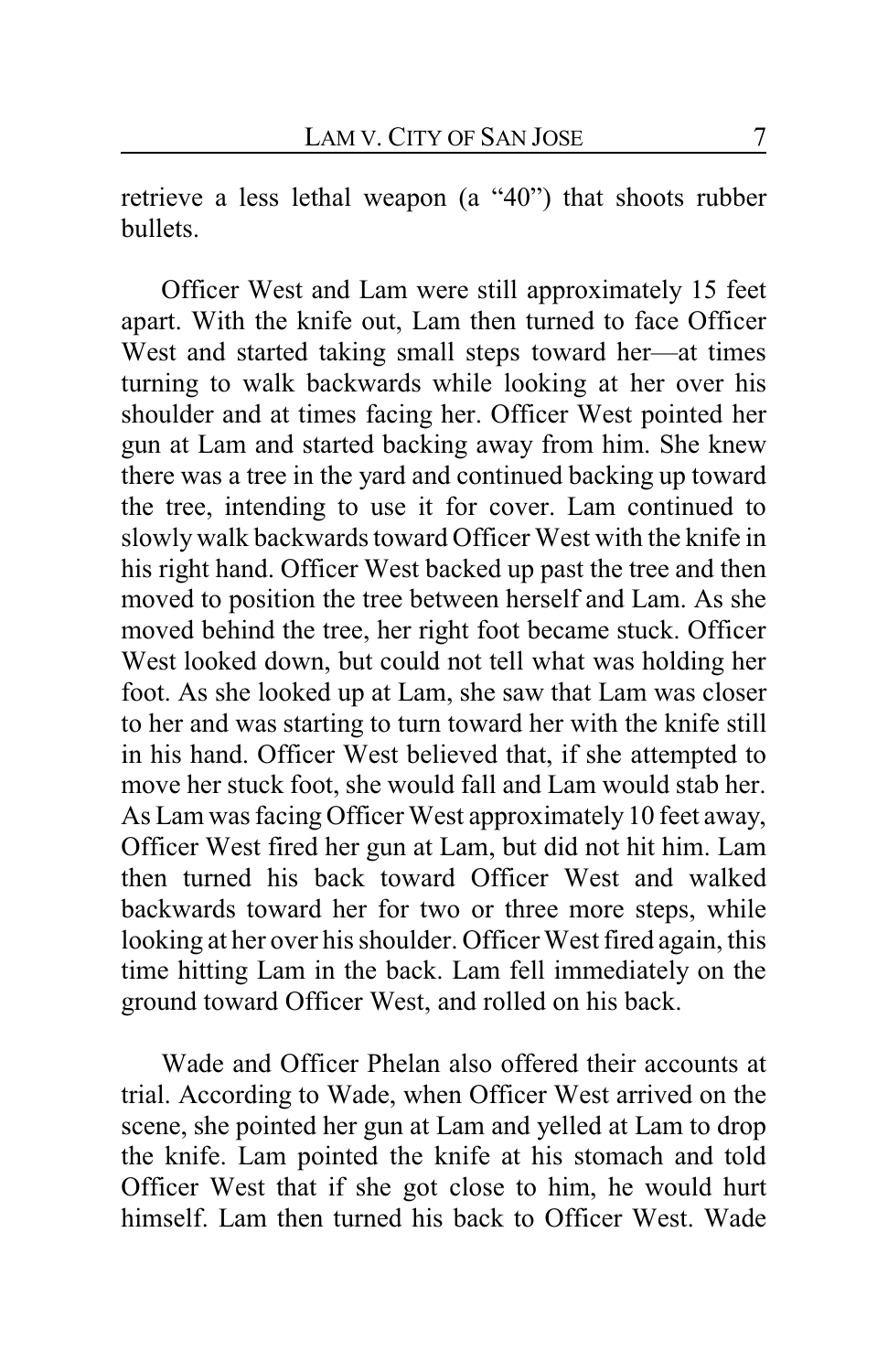started to run across the street. He saw Officer Phelan park his patrol car, walk a short distance toward the Andersons' yard, and immediately return to the patrol car to retrieve the 40. At some point, Wade looked back and saw Lam standing in the center of his yard with his back facing Officer West and Officer West in the Andersons' yard pointing her gun at Lam. By the time Wade reached the other side of the street, two shots had been fired. Wade testified that Lam never moved from the middle of his yard, and Officer West stayed close to the Andersons' yard.

Officer Phelan testified that, when he arrived on the scene, Lam and Officer West stood 15 feet apart. Lam had his hands raised in the air and they were empty. Officer Phelan got out of his car and ran to assist Officer West in the yard. Officer West told Officer Phelan that Lam dropped a knife. Both officers, with their guns pointed at Lam, ordered Lam to get on the ground. Lam turned around and shuffled his feet but stayed in the same general area. Officer West then told Officer Phelan that Lam now had a knife, and Officer Phelan retreated to his patrol car to retrieve a 40. While stopping to look back briefly toward the house, Officer Phelan saw Lam trying to impale himself with the knife. At that point, Officer Phelan broadcast over the police radio that he was "getting the 40" and that Lam was "stabbing himself." After retrieving and loading the 40, which took approximately 30 seconds, Officer Phelan started to run back to the yard and saw Officer West standing near the tree and facing Lam, approximately five to seven feet apart. Because Officer Phelan approached from directly behind Officer West, his view was obstructed and he could not fully see Lam or tell whether Lam was moving toward Officer West. Officer Phelan could tell that Lam was facing Officer West during the first shot, but twisting away from Officer West during the second shot. Lam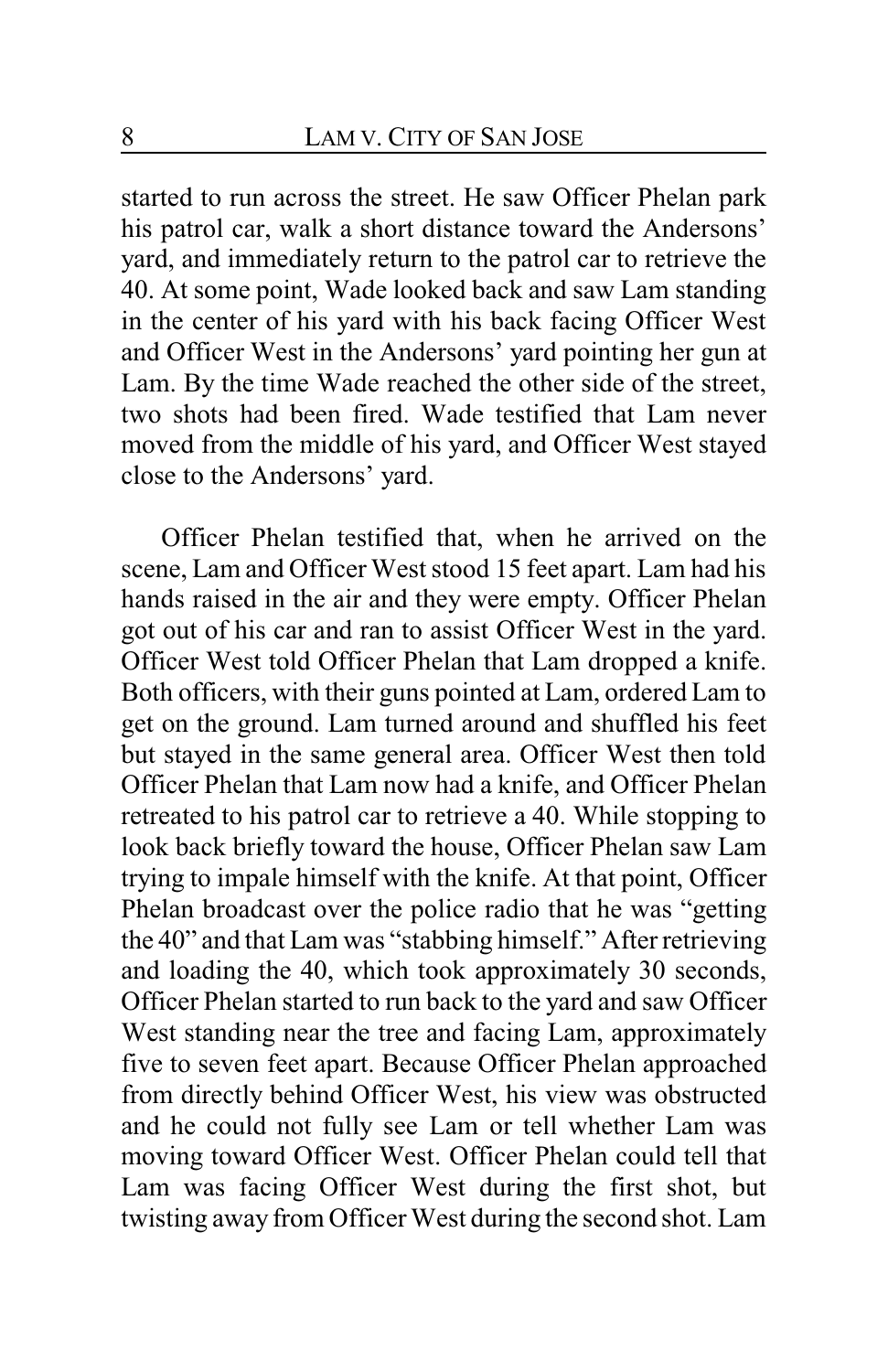testified at trial, but had no recollection of speaking to Anderson before the shooting, the officers arriving on the scene, or how the shooting occurred.

# **PROCEDURAL HISTORY**

Lam filed suit against Defendants for (1) excessive force and malicious prosecution under the Fourth Amendment; (2) state law assault and battery; (3) state law intentional infliction of emotional distress, (4) violation of the Bane Act (California state law action for intentional interference with civil rights by threats, intimidation, or coercion); (5) state law negligence, and (6) improper training in the use of force against persons who appear suicidal under *Monell v. Department of Social Services of City of New York*, 436 U.S. 658 (1978). Defendants moved for summary judgment based on qualified immunity, arguing Officer West did not violate Lam's Fourth Amendment rights and there was no case law that prohibited her actions. Finding that the evidence, viewed in the light most favorable to Lam, demonstrated a constitutional violation of clearly established law, the district court denied Officer West's motion based on qualified immunity. **<sup>2</sup>** Officer West never appealed the denial of qualified immunity.

In her trial brief, Officer West requested that the district court submit special interrogatories to the jury so that the court could rule on Officer West's entitlement to qualified immunity pursuant to a motion for judgment as a matter of law under Federal Rule of Civil Procedure 50(a). However,

**<sup>2</sup>** The district court granted summary judgment to the police chief and the City of San Jose on the *Monell* claim. The remaining claims proceeded to trial against Officer West.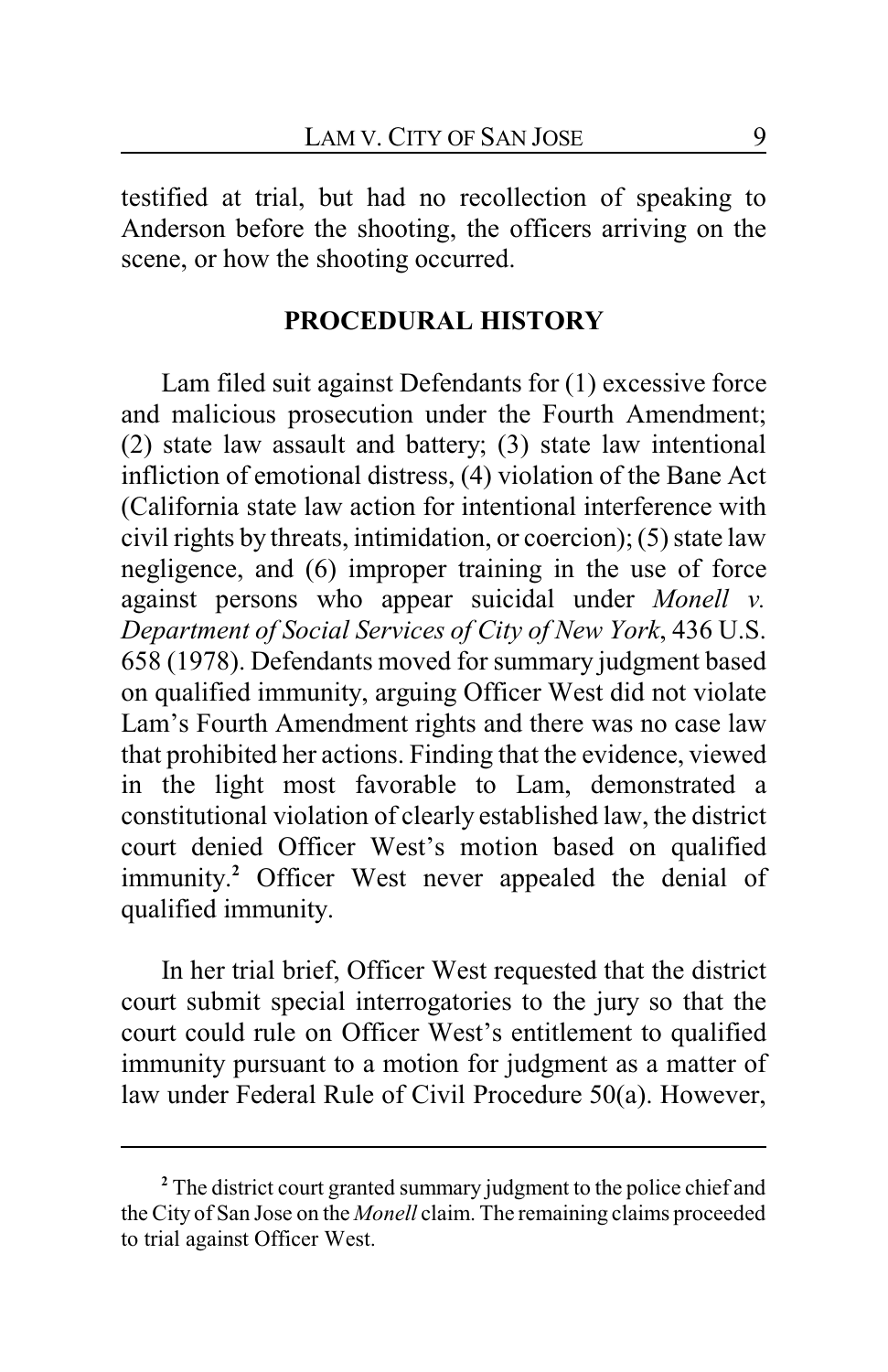Officer West did not submit proposed special interrogatories to the district court, and the court did not include any special interrogatories in the jury instructions.

The case proceeded to a jury trial. The jury unanimously found (1) Officer West used unreasonable force against Lam; (2) Officer West did not commit battery; (3) Officer West violated the Bane Act; and (4) Officer West was negligent**<sup>3</sup>** with regard to the shooting. **<sup>4</sup>** The jury awarded Lam \$11.3 million in economic and noneconomic damages. Officer West did not file Rule 50(a) or (b) motions.

Officer West filed a motion for a new trial under Federal Rule of Civil Procedure 59, arguing the verdict was not supported by the clear weight of the evidence; the jury was improperly instructed on Fourth Amendment liability; and the district court's failure to submit special interrogatories to the jury deprived Officer West of a qualified immunity determination. The district court denied Officer West's motion in full. Officer West appealed, arguing the district court erred by concluding the verdict was supported by the clear weight of the evidence, the excessive force instruction did not adequately explain the law, and the district court abused its discretion by failing to submit special interrogatories to the jury. For the reasons explained below, we affirm.

**<sup>3</sup>** The jury apportioned 65% fault to Officer West and 35% fault to Lam.

**<sup>4</sup>** The jury was not instructed on the intentional infliction of emotional distress claim or the malicious prosecution claim.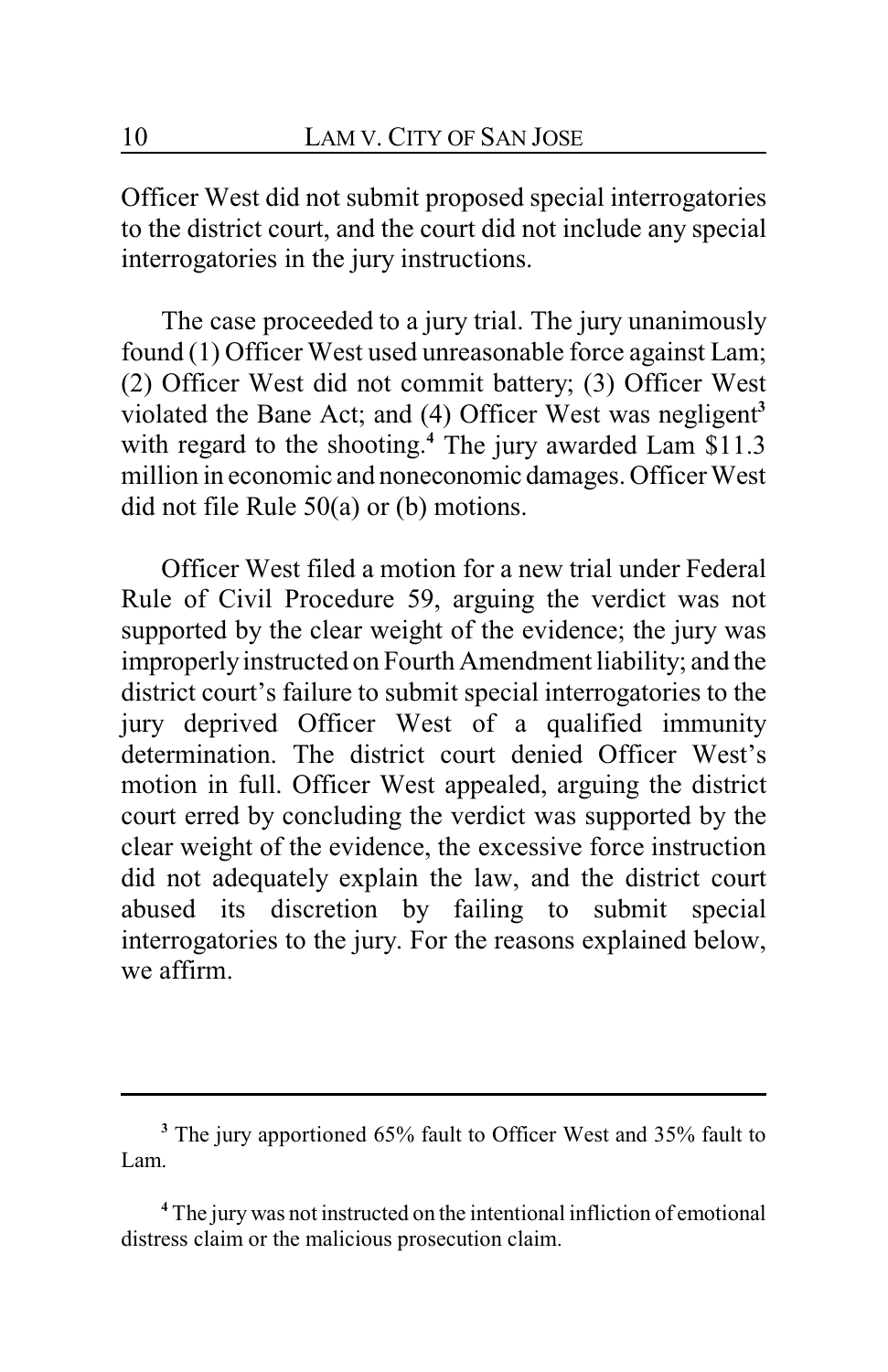## **DISCUSSION**

#### **I.**

"We review a district court's denial of a motion for a new trial under Federal Rule of Civil Procedure 59(a) for an abuse of discretion." *Molski v. M.J. Cable, Inc.*, 481 F.3d 724, 728 (9th Cir. 2007). This review permits us to reverse the district court only if it "reaches a result that is illogical, implausible, or without support in the inferences that may be drawn from the record." *Kode v. Carlson*, 596 F.3d 608, 612 (9th Cir. 2010). "The abuse of discretion standard requires us to uphold a district court's determination that falls within a broad range of permissible conclusions, provided the district court did not apply the law erroneously." *Id.* We have recognized the "limited nature of our appellate function" in reviewing the district court's denial of a motion for a new trial, *id.*, and we will generally "not reverse the denial of a new trial motion if there was some 'reasonable basis' for the jury's verdict," *Molksi*, 481 F.3d at 729. In sum, "where the basis of a Rule 59 ruling is that the verdict is not against the weight of the evidence, the district court's denial of a Rule 59 motion is virtually unassailable. In such cases, we reverse for a clear abuse of discretion only when there is an *absolute absence of evidence* to support the jury's verdict." *Kode*, 596 F.3d at 612 (quotation marks and citation omitted).

Officer West argues the district court erroneously denied her motion for a new trial, because there is no evidence to support the jury's verdict. Specifically, Officer West contends that Anderson's testimony—which is the only evidence that supports the jury's verdict—is not entitled to *any* weight, because it is inconsistent with the physical evidence that was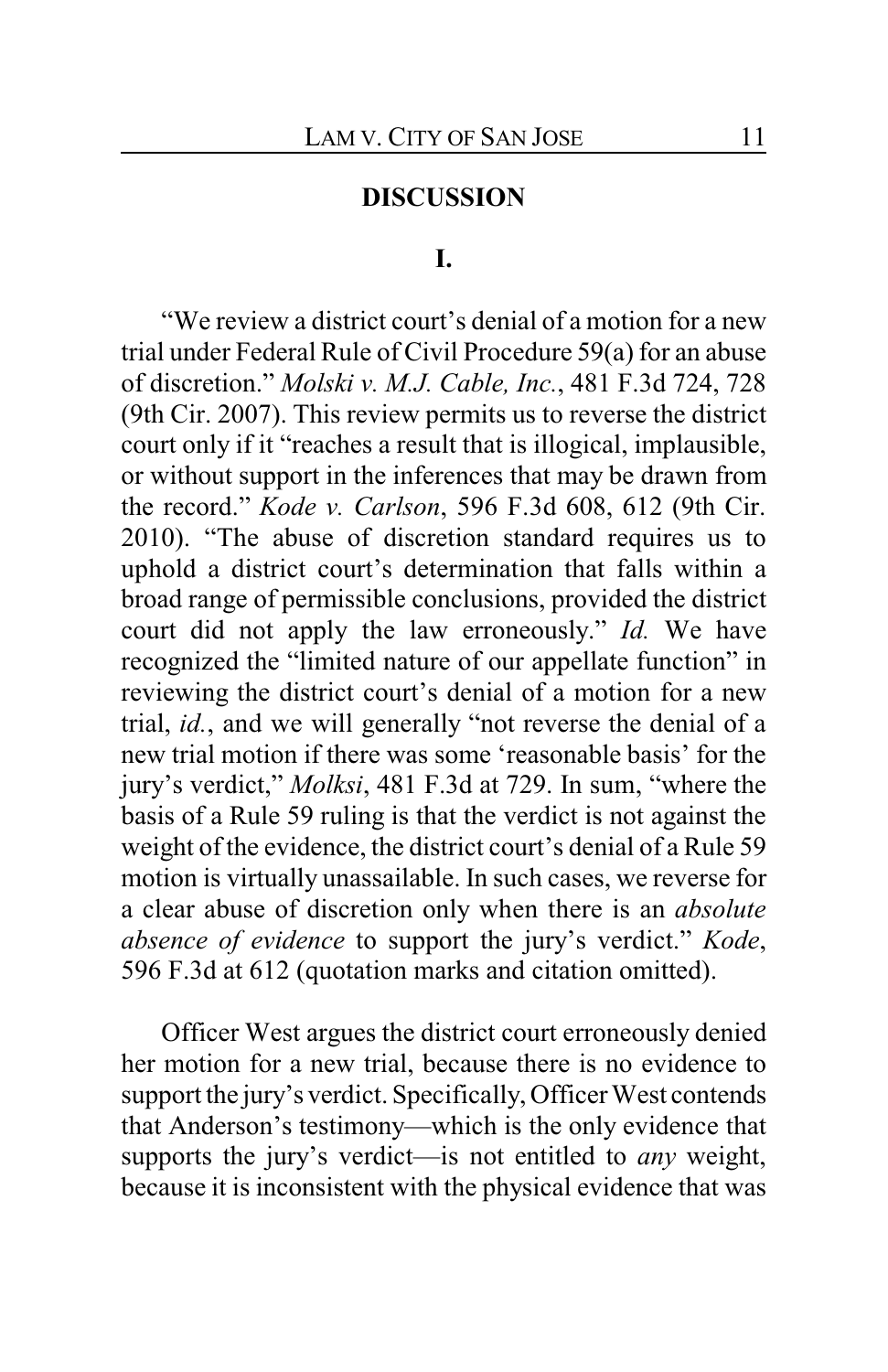presented at trial. Officer West does not argue the district court misapplied the law.

The district court did not abuse its discretion by denying Officer West's motion for a new trial. The district court acknowledged Anderson's testimony could not, in some respects, be reconciled with the physical or documentary evidence. It nevertheless concluded that the jury was entitled to give Anderson's testimony weight, because Anderson perceived the entire incident and some physical evidence supported Anderson's testimony. Given the standard of review for the denial of a motion for a new trial, we agree.

It is true Anderson's testimony, regarding the timing of the incident and the precise location of each person, is difficult to reconcile with some of the physical evidence that was presented at trial. However, none of the physical or documentary evidence or expert testimony provides incontrovertible proof that Anderson's version of the incident—that Officer West shot Lam in the back when Lam was not threatening Officer West—was impossible. Additionally, portions of Wade's testimony corroborates Anderson's testimony. Despite some inconsistencies in the details of Anderson's testimony, her testimony nonetheless provides substantial evidence upon which the jury could have reached its verdict.

We decline to assess Anderson's credibility on appeal, *Union Oil Co. of Cal. v. Terrible Herbst, Inc.*, 331 F.3d 735, 743 (9th Cir. 2003) ("It is not the courts' place to substitute our evaluations for those of the jurors."), and we also decline Officer West's invitation to reweigh the evidence, *Landes Constr. Co. v. Royal Bank of Canada*, 833 F.2d 1365, 1372 (9th Cir. 1987) ("[W]e cannot weigh the evidence for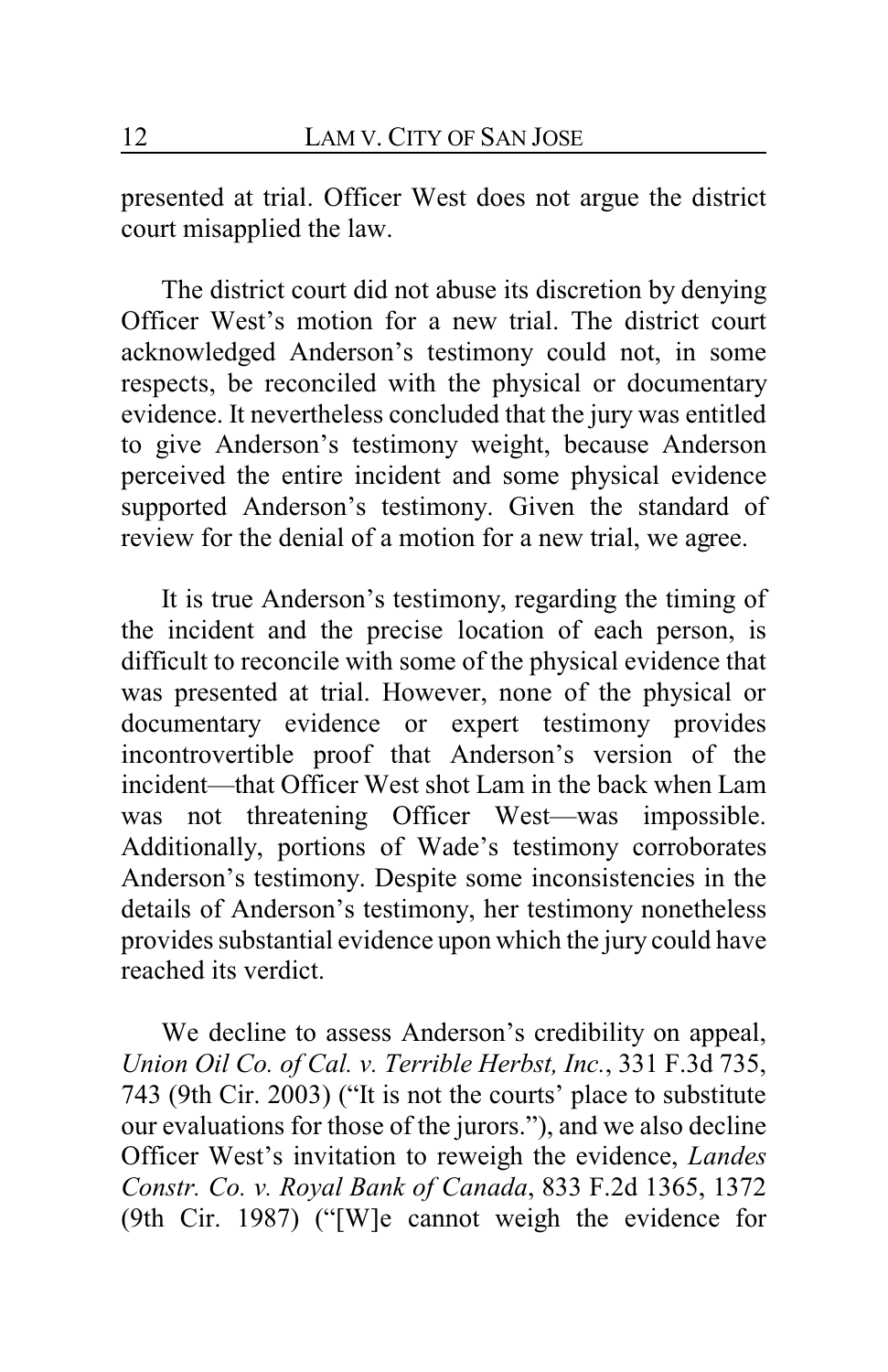ourselves . . . ."). Our role is not to overturn the verdict merely because the jury could have reached the opposite conclusion based on the evidence. *See id.* Instead, we look only to whether the district court's conclusion "was outside of a broad range of permissible conclusions." *Kode*, 596 F.3d at 613. It was not. The jury's verdict is supported by a percipient witness's testimony, which is substantial evidence upon which the district court's denial of the motion for a new trial can be affirmed.

# **II.**

We review de novo whether a district court's jury instructions accurately state the law, and we review for abuse of discretion a district court's formulation of jury instructions. *Hunter v. Cty. of Sacramento*, 652 F.3d 1225, 1232 (9th Cir. 2011). "[J]ury instructions must fairly and adequately cover the issues presented, must correctly state the law, and must not be misleading." *Id.* (quoting *Dang v. Cross*, 422 F.3d 800, 804 (9th Cir. 2005)).

Officer West argues that she is entitled to a new trial, because the jury instructions were erroneous in three regards: (1) the district court did not give special interrogatories to the jury; (2) the district court did not give a deadly force instruction to the jury; and (3) the district court erred by failing to instruct the jury that an officer's "bad tactics" are insufficient to establish constitutional liability.

#### **A.**

Officer West first argues that, in qualified immunity cases involving disputed issues of material fact (like here), the district court is *required* to give special interrogatories to the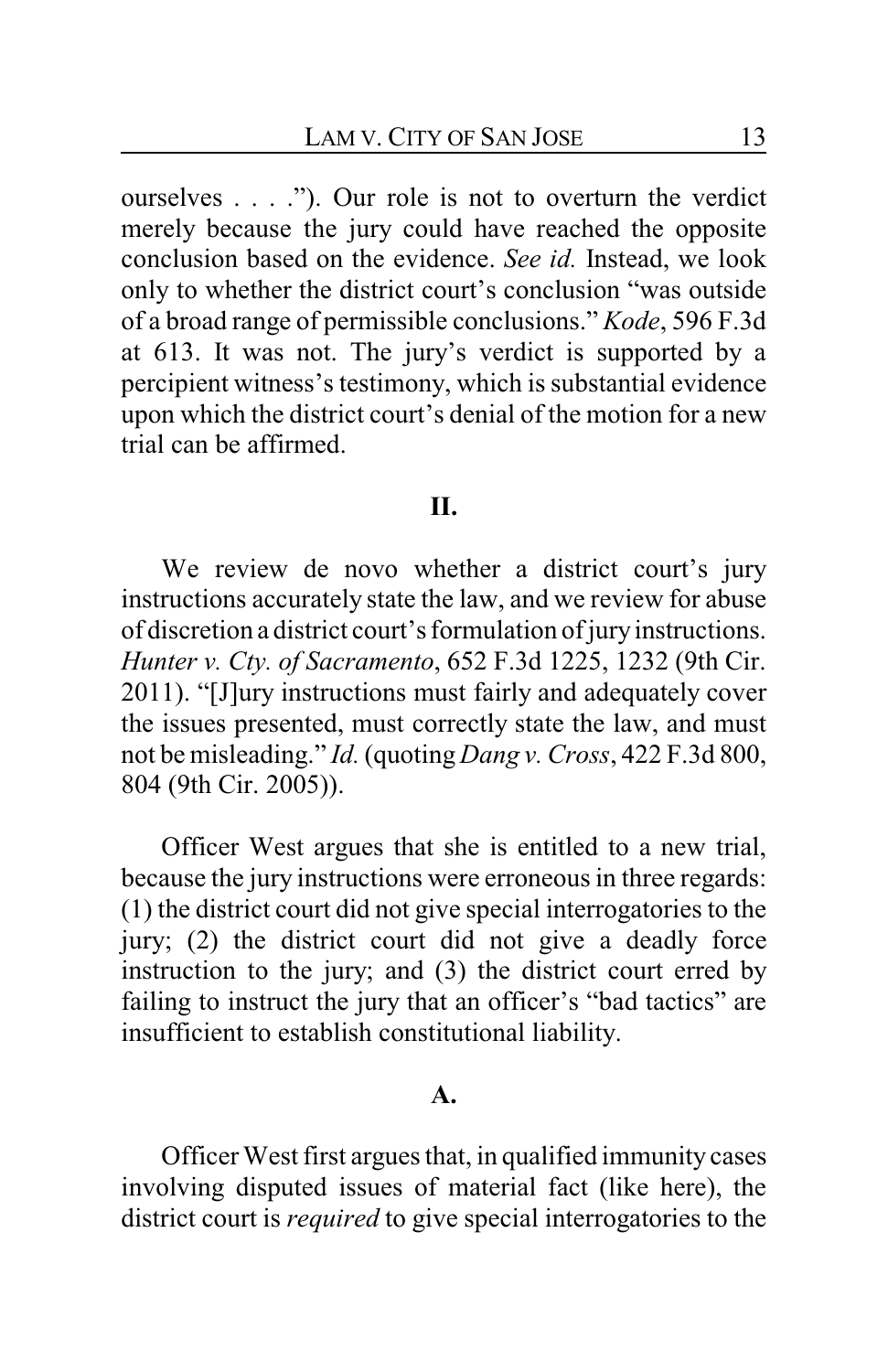jury. She is mistaken as to the precedent in our circuit. Instead, "[t]he decision 'whether to submit special interrogatories to the jury is a matter committed to the discretion of the district court.'" *Ruvalcaba v. City of Los Angeles*, 167 F.3d 514, 521 (9th Cir. 1999) (alteration omitted) (quoting *Acosta v. City and Cty. of San* Francisco, 83 F.3d 1143, 1149 (9th Cir. 1996), *abrogated on other grounds by Saucier v. Katz*, 533 U.S. 194 (2001)); *Cancellier v. Federated Dep't Stores*, 672 F.2d 1312, 1317 (9th Cir. 1982). The district court found special interrogatories were unnecessary. In its discretion, the district court reasoned that, if the jury found Anderson's version of the facts to be true, then Officer West would not be entitled to qualified immunity, because it is a violation of clearly established law for an officer to use deadly force against someone who poses no threat of serious harm to the officers or others. The district court did not abuse its discretion by declining to give special interrogatories based on this rationale.

We recognize that other circuits have encouraged or required district courts to use special interrogatories in qualified immunity cases involving disputed issues of material fact. However, Officer West has provided no authority from this circuit supporting the proposition that special interrogatories are *required* for the purpose of evaluating a post-verdict qualified immunity defense. Additionally, Officer West failed to submit proposed special interrogatories to the district court and provides no explanation, consistent with our case law, as to how the district court abused its discretion by declining to give special interrogatories.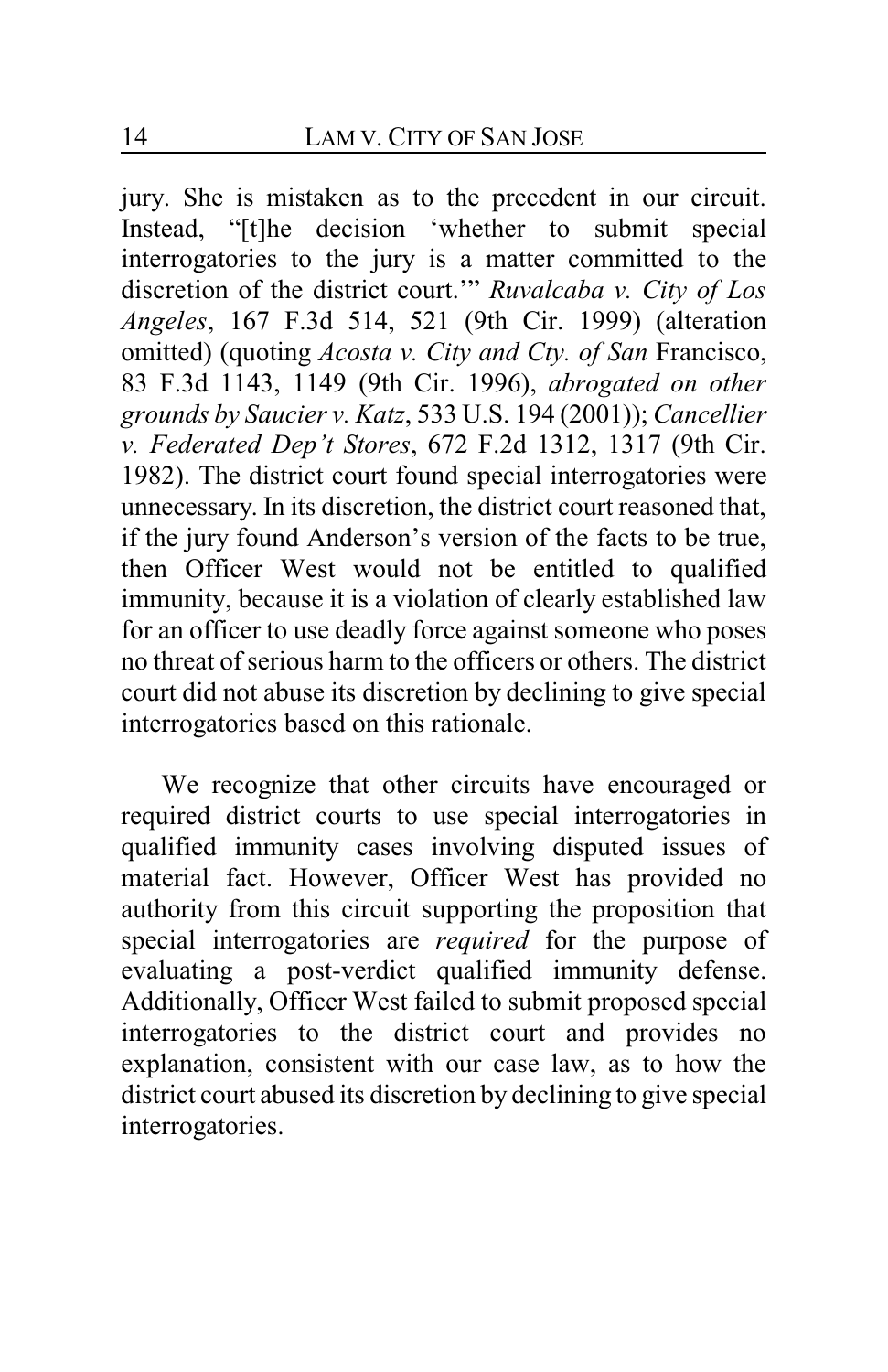#### **B.**

Officer West next argues the district court's instructions failed to convey the proper standards as to objectively reasonable force. Specifically, Officer West argues that *Tennessee v. Garner* established a constitutional justification for the use of deadly force—an officer can use deadly force if she is confronted with an imminent risk of death or serious bodily injury—and that, by failing to instruct the jury on this specific justification, the court left the jurors inadequately informed as to the law. We disagree.

In *Tennessee v. Garner*, the Supreme Court addressed the reasonableness of an officer's use of force when the officer shot an unarmed fleeing suspect. 471 U.S. 1, 3–6 (1985). The Court concluded that deadly force is reasonable if "the officer has probable cause to believe that the suspect poses a significant threat of death or serious physical injury to the officer or others." *Id.* at 3. Following *Garner*, our court held that, "in a police shooting case . . . , where there was no dispute that deadly force was used, the district court abuses its discretion by not giving a *Garner* deadly force instruction." *Monroe v. City of Phoenix*, 248 F.3d 851, 860 (9th Cir. 2001), *overruled by Acosta v. Hill*, 504 F.3d 1323 (9th Cir. 2007). We noted that a general "excessive force instruction is not a substitute for a *Garner* deadly force instruction." *Id.* at 859.

However, the Supreme Court's more recent decision in *Scott v. Harris*rejected the view that *Garner* created a special rule in deadly force cases. *See* 550 U.S. 372, 382 (2007). In *Scott*, the plaintiff argued that the preconditions set forth in *Garner* (including whether the suspect posed an immediate threat of serious physical harm to the officer or others) should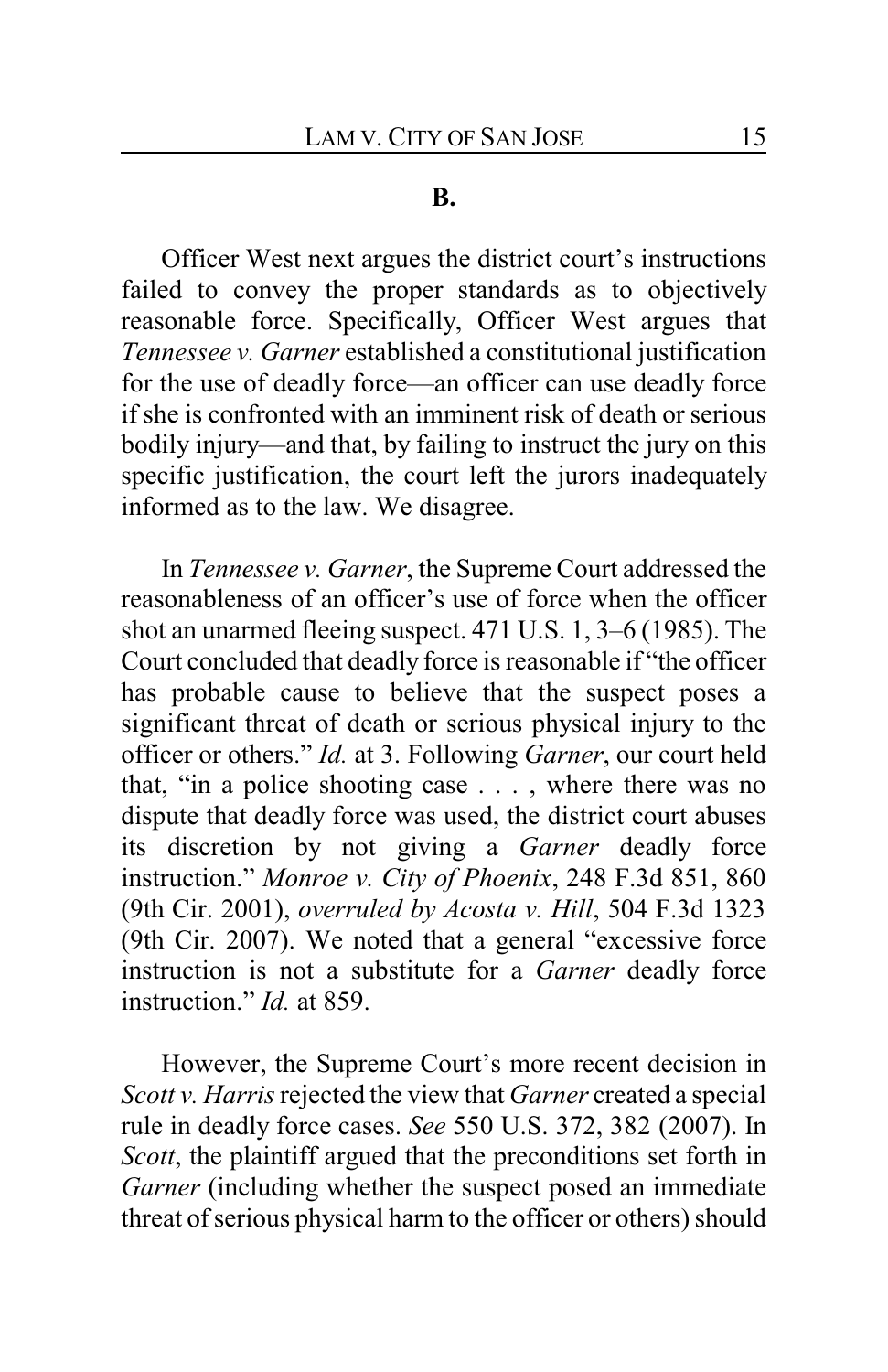determine whether the use of deadly force was appropriate. *Id.* at 381–82. The Supreme Court rejected that approach, reasoning, "*Garner* did not establish a magical on/off switch that triggers rigid preconditions whenever an officer's actions constitute 'deadly force.'" *Id.* at 382. Rather, the Court explained, "*Garner* was simply an application of the Fourth Amendment's 'reasonableness' test to the use of a particular type of force in a particular situation." *Id.* (internal citation omitted).

We have since recognized that *Scott* overruled our prior precedent and district courts are no longer required to give a separate deadly force instruction. *See Acosta*, 504 F.3d at 1324. Therefore, Officer West's argument that the district court was required to give a separate deadly force instruction fails as a matter of law.

## **C.**

Officer West argues the district court erred by failing to give an instruction that explained to the jury that Fourth Amendment liability cannot be premised solely on an officer's "bad tactics." Excessive force claims "should be analyzed under the Fourth Amendment and its 'reasonableness' standard."*Grahamv.Connor*, 490 U.S. 386, 395 (1989). "[P]roper application [of the reasonableness test] requires careful attention to the facts and circumstances of each particular case." *Id.* at 396. The events leading up to the shooting, such as the officer's tactics, are encompassed in those facts and circumstances.

Following the pattern jury instructions, the district court submitted the case to the jury under the general rubric of reasonableness. The district court's charge covered the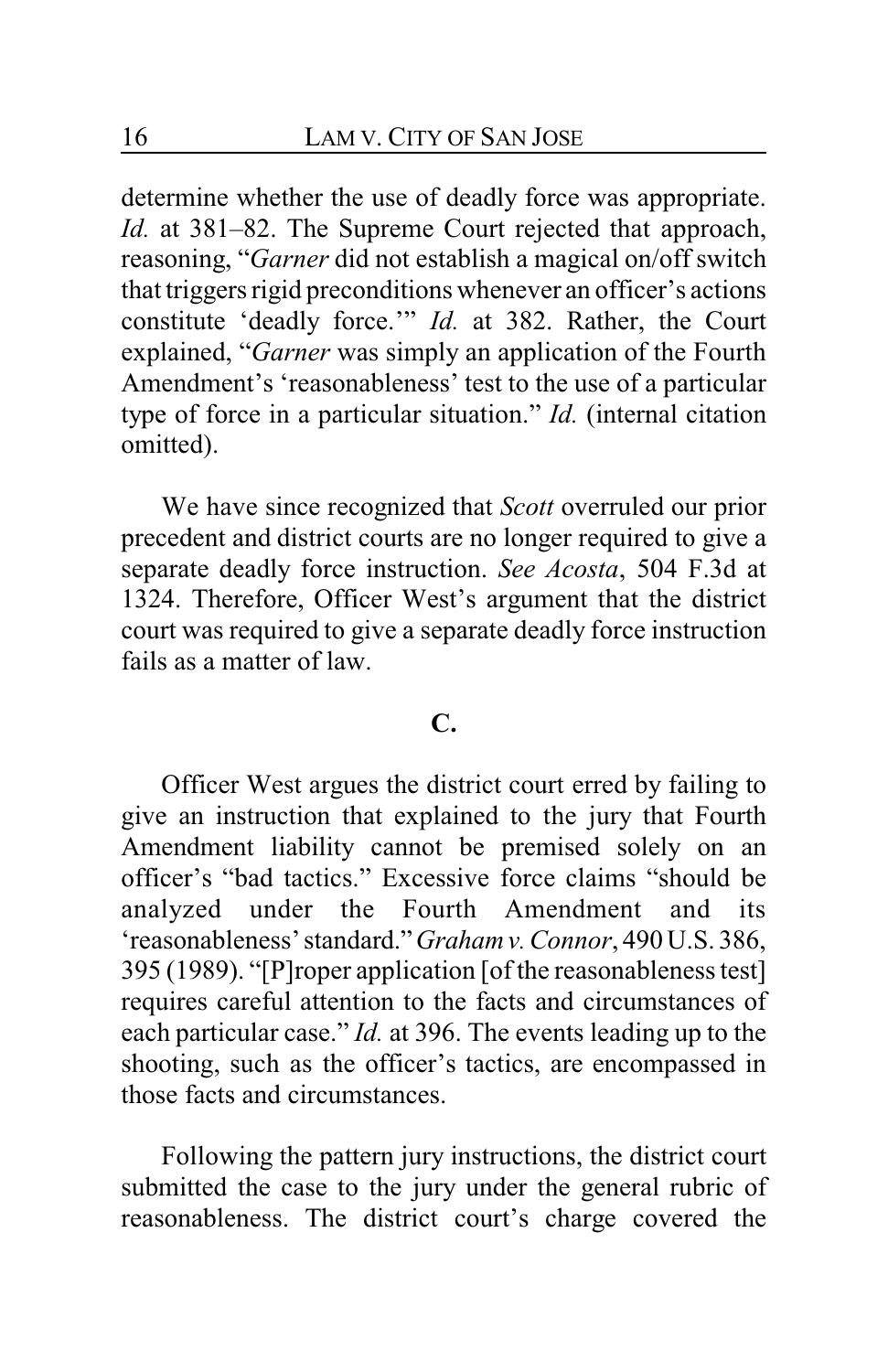appropriate legal standard and left counsel more than enough room to argue the facts in light of that standard. We cannot hold that the district court abused its discretion by declining to single out one factor in the reasonableness inquiry, when the instructions properly charged the jury to consider all of the circumstances.

#### **III.**

Officer West contends the district court deprived her of the right to a qualified immunity determination. We need not reach the question of qualified immunity, because Officer West did not preserve the issue for appeal.

Defendants have the burden to assert qualified immunity, which is an affirmative defense that must ordinarily be pleaded in the answer. *Siegert v. Gilley*, 500 U.S. 226, 231 (1991). However, the "defendants may raise an affirmative defense for the first time in a motion for summary judgment . . . if the delay does not prejudice the plaintiff." *Magana v. Commonwealth of N. Mariana Islands*, 107 F.3d 1436, 1446 (9th Cir. 1997). If the district court denies summary judgment on qualified immunity, the order is immediately appealable as a collateral order if the judgment is made as a matter of law and "the issue appealed concerns whether the facts demonstrated a violation of clearly established law." *Rodis v. City & Cty. of San Francisco*, 558 F.3d 964, 968 (9th Cir. 2009) (citation omitted). If the district court denies summary judgment on qualified immunity, the right of appeal is limited to the purely legal question of whether, assuming the factually supported version of events offered by the plaintiffs is correct, the district court erred by denying qualified immunity. *Pauluk v. Savage*, 836 F.3d 1117, 1120–21 (9th Cir. 2016).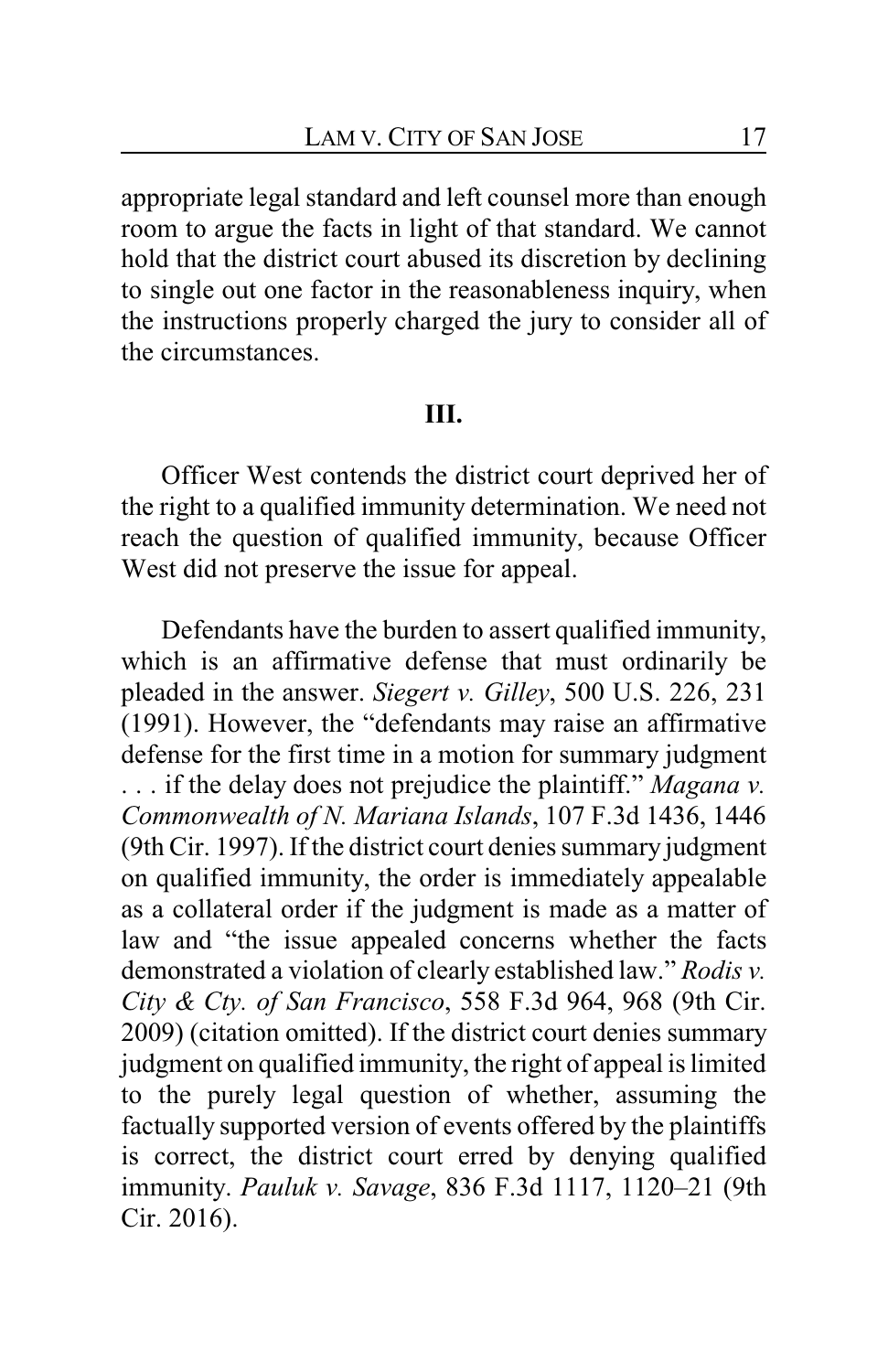Here, Officer West moved for summary judgment on grounds of qualified immunity. The district court denied the motion, because the evidence, viewed in the light most favorable to Lam, demonstrated a constitutional violation of clearly established law. Officer West did not appeal this decision. Instead, in the pretrial conference statement, Officer West acknowledged the existence of disputed material facts and stated that there was a legal issue in dispute as to "[w]hether Officer West is entitled to qualified immunity, and the process that may be used at trial to make that determination." In her trial brief, Officer West requested the jury make factual findings on the disputed issues, but Officer West did not propose special interrogatories to the district court. The case proceeded to trial.

"When a qualified immunity claim cannot be resolved before trial due to a factual conflict, it is a litigant's responsibility to preserve the legal issue for determination after the jury resolves the factual conflict." *Tortu v. Las Vegas Metro. Police Dep't*, 556 F.3d 1075, 1083 (9th Cir. 2009). To preserve the determination of qualified immunity, a defendant must make a motion for judgment as a matter of law under Rule 50(a). *Id.* The Rule 50(a) motion may be filed "at any time before the case is submitted to the jury." *Id.* at 1081. If the district court denies the Rule 50(a) motion, the defendant must then renew the motion for judgment as a matter of law under Rule 50(b) to preserve the qualified immunity defense. *Id.* However, a "failure to file a Rule 50(a) motion precludes consideration of a Rule 50(b) motion for judgment as a mater of law." *Id.* at 1083. Once there has been a trial, the filing of a motion for summary judgment or raising the defense in a pre-trial submission is not sufficient to avoid a waiver. *Id.* at 1082.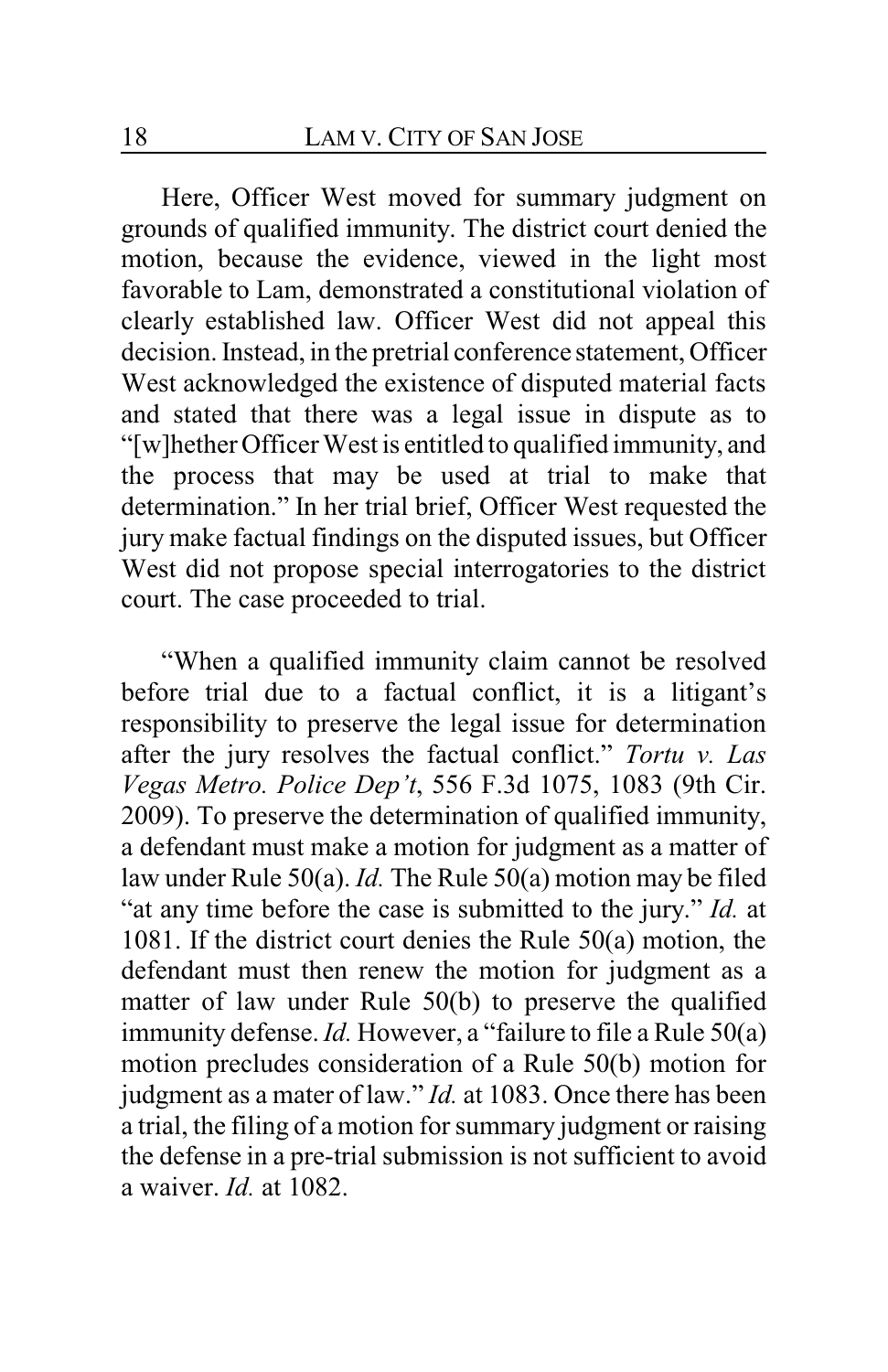Officer West did not file a Rule 50(a) motion for judgment as a matter of law before the case was submitted to the jury, nor did Officer West file a renewed motion for judgment as a matter of law pursuant to Rule 50(b) after the verdict was rendered. Thus, Officer West never provided the district court an opportunity to rule on the question of whether, on the facts established at trial, she was entitled to qualified immunity. Therefore, Officer West did not preserve her post-trial assertion of qualified immunity for appeal. Following *Tortu*, if an officer has forfeited her qualified immunity defense by failing to follow proscribed procedures for the preservation of the defense, we should not consider it for the first time on appeal. *See id.* at 1085 n.9 ("There is no authority that [qualified immunity] could be revived as a ground for a new trial under Rule 59.").

Officer West argues that the district court's failure to give special interrogatories to the jury deprived her of a qualified immunity determination. That argument is without merit. Without properly preserving qualified immunity and providing the district court a forum to rule on the defense, it was Officer West, not the district court, who precluded a qualified immunity determination. Officer West also contends that, by requesting that the district court give special interrogatories to the jury, she properly raised qualified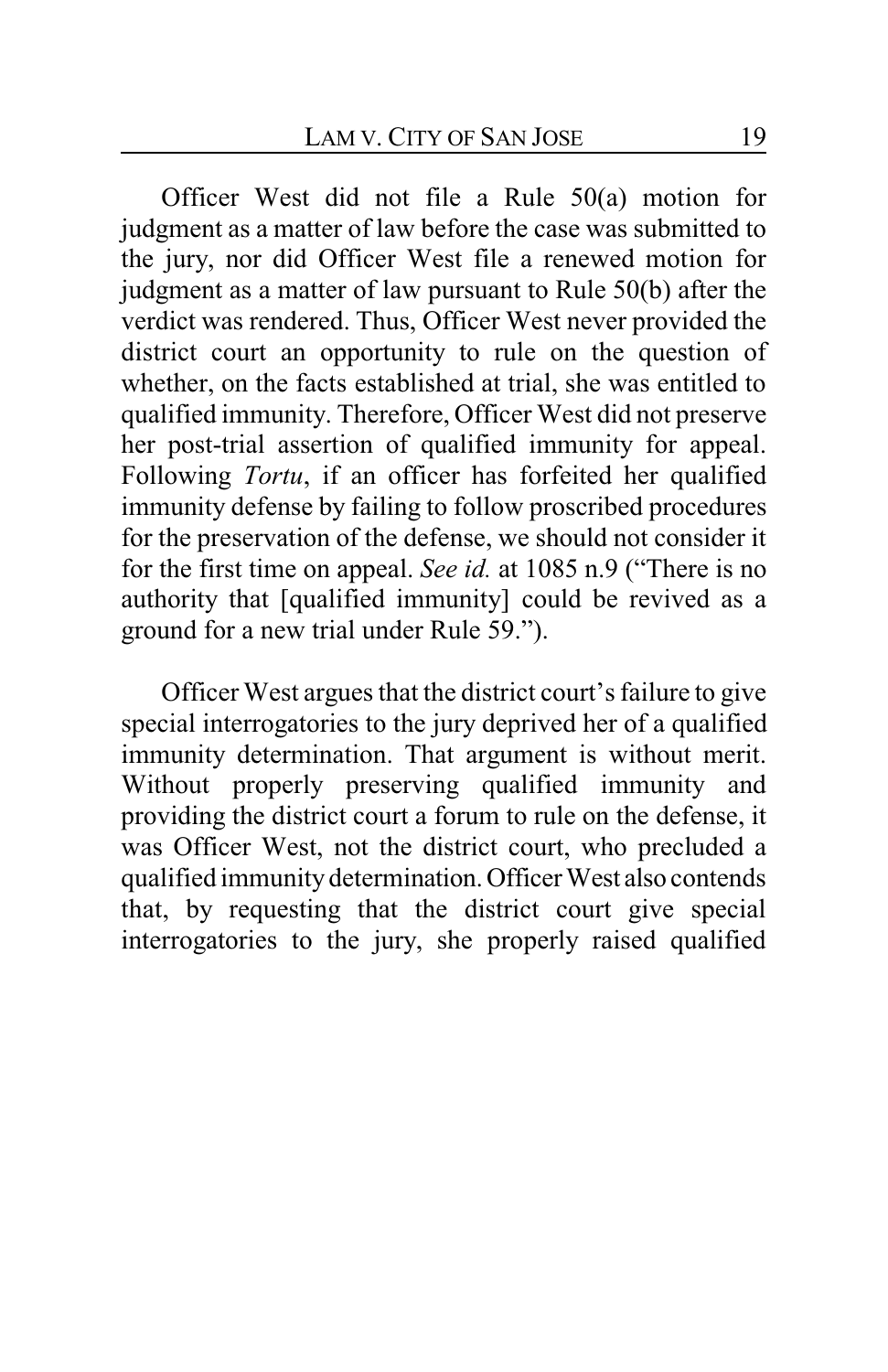immunity. **<sup>5</sup>** Our precedent, as explained above, forecloses this argument.

Finally, Officer West argues the district court abused its discretion, because it applied the incorrect substantive law in explaining why it did not give special interrogatories to the jury. Because the district court did not address the merits of the qualified immunity determination, it did not, as Officer West argues, "appl[y] the incorrect substantive law." The district court recognized that the merits of the qualified immunity defense were foreclosed by Officer West's failure to preserve the defense by filing Rule 50 motions.

# **IV.**

Officer West makes a cursory reference to the Bane Act in the opening brief, requesting that "the Court . . . reverse the judgment . . . regarding the Bane Act (which is dependent on constitutional liability)." Because Officer West failed to provide any argument or authority to support this claim on appeal, we do not consider it. *See United States v. Graf*, 610 F.3d 1148, 1166 (9th Cir. 2010) ("Arguments made in

<sup>&</sup>lt;sup>5</sup> In Officer West's trial brief, she wrote, "Should the jury respond to interrogatories and find that the incident occurred as described by Officer West, Defendants would then be able to move under Rule 50 for qualified immunity on the part of the officer." This sequence is wrong. A party must file a Rule 50(a) motion at any time *before* the case is submitted to the jury. If Officer West waited until *after* the case was submitted to the jury and after the jury resolved factual disputes in her favor, the motion would have been untimely, and would have precluded a Rule 50(b) motion. *See Tortu*, 556 F.3d at 1083.